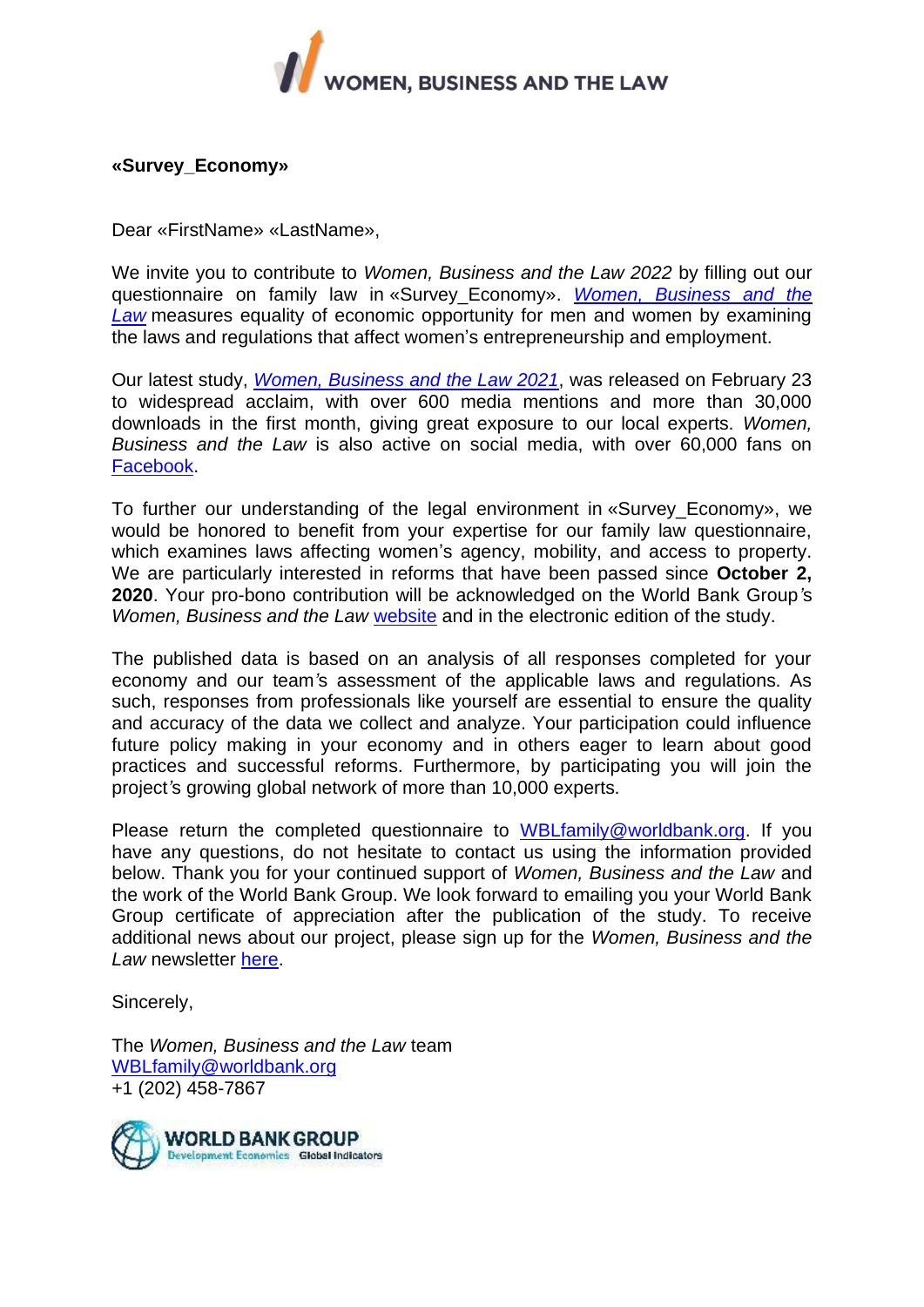By voluntarily answering *Women, Business and the Law* questions, contributors agree that their name, firm affiliation, and contact information will be permanently retained in a password and access-restricted database by the World Bank Group's *Women, Business and the Law* project for the sole purpose of conducting *Women, Business and the Law* research and analysis in accordance with the [World Bank Group Privacy Policy.](https://ppfdocuments.azureedge.net/ca36fdc4-5191-4d89-a49d-6189a98bad86.pdf) Contact information will remain strictly confidential and will only be acknowledged on the *Women, Business and the Law* website and in the PDF report **per the contributor preferences** indicated below.

|                          | <b>Name</b>                                    |                |                |               |  |
|--------------------------|------------------------------------------------|----------------|----------------|---------------|--|
|                          | Title (Mr., Ms., Dr.)                          | «Title»        |                |               |  |
| Do not publish $\square$ | <b>First Name</b>                              | «FirstName»    |                |               |  |
|                          | Last Name                                      | «LastName»     |                |               |  |
| <b>Never Published</b>   | Position (e.g. manager,<br>associate, partner) | «Position»     |                |               |  |
|                          | Profession (e.g. judge,<br>lawyer, notary)     | «Profession»   |                |               |  |
|                          | <b>Contact details</b>                         |                |                |               |  |
| Do not publish $\square$ | Firm name                                      | «CompanyName»  |                |               |  |
|                          | Website                                        | «Website»      |                |               |  |
| Never Published          | E-mail address                                 | «EmailAddress» |                |               |  |
| Do not publish $\Box$    | Phone                                          | «PhoneNumber»  |                |               |  |
| <b>Never Published</b>   | Mobile phone                                   | «MobileNumber» |                |               |  |
| Do not publish $\Box$    | <b>Firm Address</b>                            |                |                |               |  |
| <b>Street</b>            | «Street»                                       |                | P.O. Box       | «POBOX»       |  |
| City                     | «City»                                         |                | State/Province | «State»       |  |
| Zip/Postal code          | «ZipPostalCode»                                |                | Country        | «CountryCode» |  |

**Primary Contributor:** Please check the box next to information you **do not** want us to **publish for all contributors**.

**Additional Contributor(s):** If there are more people whom you would like us to acknowledge, kindly send us an e-mail.

| <b>Name</b>                            | <b>Occupation</b>                    | <b>Email</b> | <b>Phone</b>        | <b>Address</b>                                 |
|----------------------------------------|--------------------------------------|--------------|---------------------|------------------------------------------------|
| [title]<br>[first name]<br>[last name] | [firm]<br>[position]<br>[profession] |              | [phone]<br>[mobile] | [street]<br>[state/province]<br>[city/country] |
| [title]<br>[first name]<br>[last name] | [firm]<br>[position]<br>[profession] |              | [phone]<br>[mobile] | [street]<br>[state/province]<br>[city/country] |
| [title]<br>[first name]<br>[last name] | [firm]<br>[position]<br>[profession] |              | [phone]<br>[mobile] | [street]<br>[state/province]<br>[city/country] |

**Referrals:** Please help us by referring us to other experts who can respond to the questionnaire.

| $-$ |  |  | ----<br>шш |  |  |  |  |
|-----|--|--|------------|--|--|--|--|
|     |  |  |            |  |  |  |  |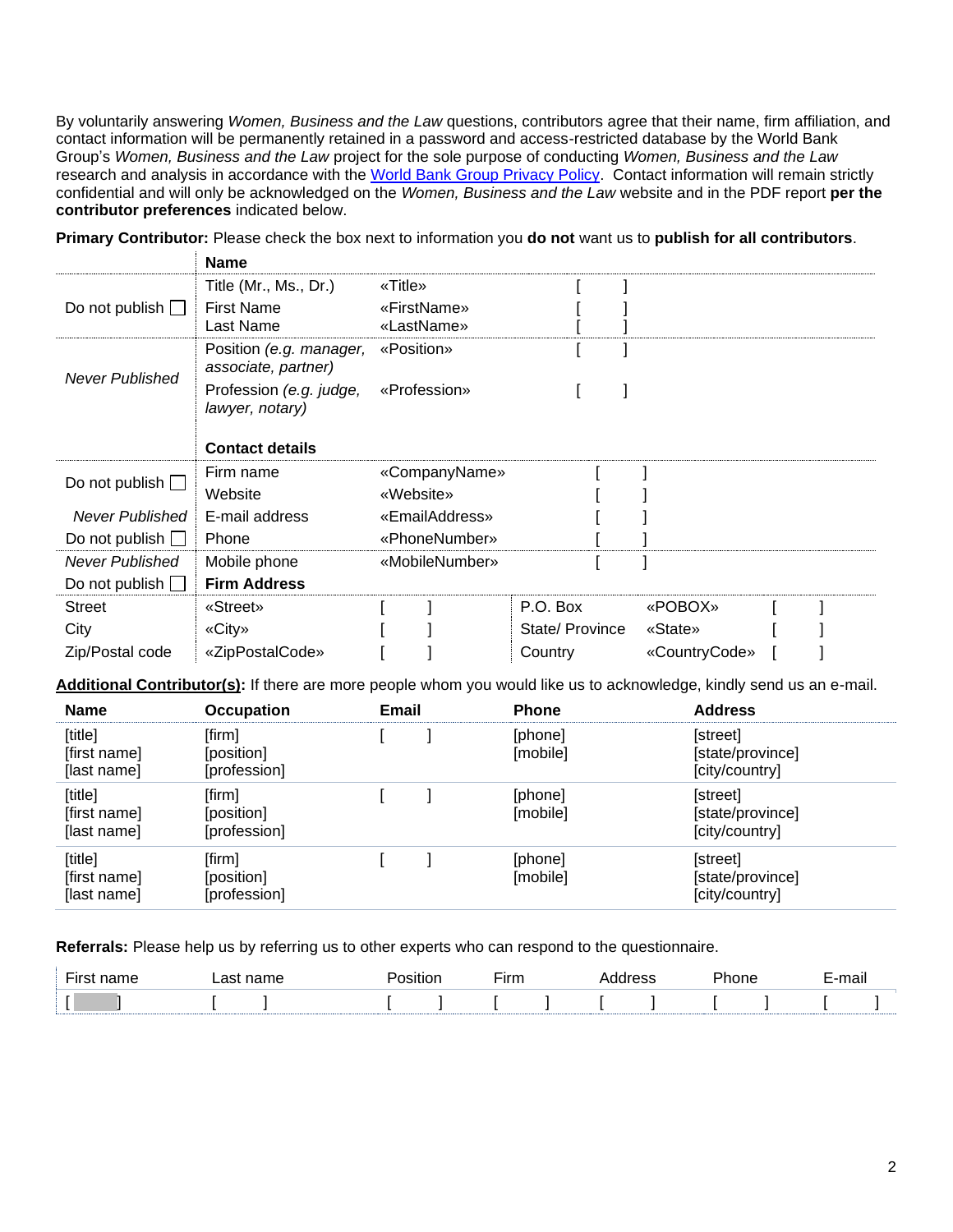## **How to complete this questionnaire**

This questionnaire asks whether there have been any reforms to the following areas since **October 2, 2020:**

- Women's legal capacity and mobility
- Marital rights and responsibilities'
- Right to own, acquire, and administer marital goods
- Inheritance rights of sons/daughters and surviving spouses
- Right to obtain a divorce and remarry
- Financial inclusion
- Nondiscrimination in access to justice and women with disabilities

### **[Assumptions](%20)**

When answering this questionnaire, please consider the following assumptions for the **woman** in question:

| <b>Capacity</b>     | • Resides in «Survey_City» (the economy's main business city) and will remain there for her<br>lifetime.<br>Has reached the legal age of majority and is capable of making decisions as an adult, is in<br>good health, and has no criminal record.<br>Is a lawful citizen of «Survey_Economy».                                                                                                                 |
|---------------------|-----------------------------------------------------------------------------------------------------------------------------------------------------------------------------------------------------------------------------------------------------------------------------------------------------------------------------------------------------------------------------------------------------------------|
| <b>Marriage</b>     | Is a cisgender, heterosexual woman in a monogamous first marriage registered with the<br>appropriate authorities (de facto marriages and customary unions are not measured).<br>Is of the same religion as her husband.<br>Is in a marriage under the rules of the default marital property regime or the most common<br>regime for that jurisdiction, which will not change during the course of the marriage. |
| <b>Legal System</b> | Where the answer differs according to the legal system that applies to the woman (e.g. where<br>$\bullet$<br>different laws govern different groups of people within an economy), please indicate the<br>answer that applies to the majority of the population in «Survey_City».                                                                                                                                |

Questions are meant to capture legal requirements and rights. As such, the questionnaire does not cover social or cultural norms. Answers are based on statutory or codified law for civil law systems, and case law (i.e. law established by judicial decision in cases as binding precedent) for common law systems. Customary law is not taken into account unless it has been codified. The answers are based solely on the letter of the law and not its implementation or practice.

More details about how each question should be answered are available on our methodology page at: [https://wbl.worldbank.org/en/methodology](http://wbl.worldbank.org/en/methodology)

### **1.Reform Update**

**1.1.** Have there been any **reforms in the laws and regulations** relating to this questionnaire **since October 2, 2020?** -Click to Select-

**a. If yes,** please describe:

**b. If yes,** include a link or **[attach](mailto:wblfamily@worldbank.org)** a copy of the new legislation or regulation:

**c. If yes,** please let us know about any relevant court decisions:

**1.2.** Are you aware of any **bills or draft laws** relating to this questionnaire?

-Click to Select-

**a. If yes,** please describe:

**b. If yes, include a link or [attach](mailto:wblfamily@worldbank.org) a copy of the draft legislation or regulation:** 

**c. If yes,** please let us know about any relevant court decisions: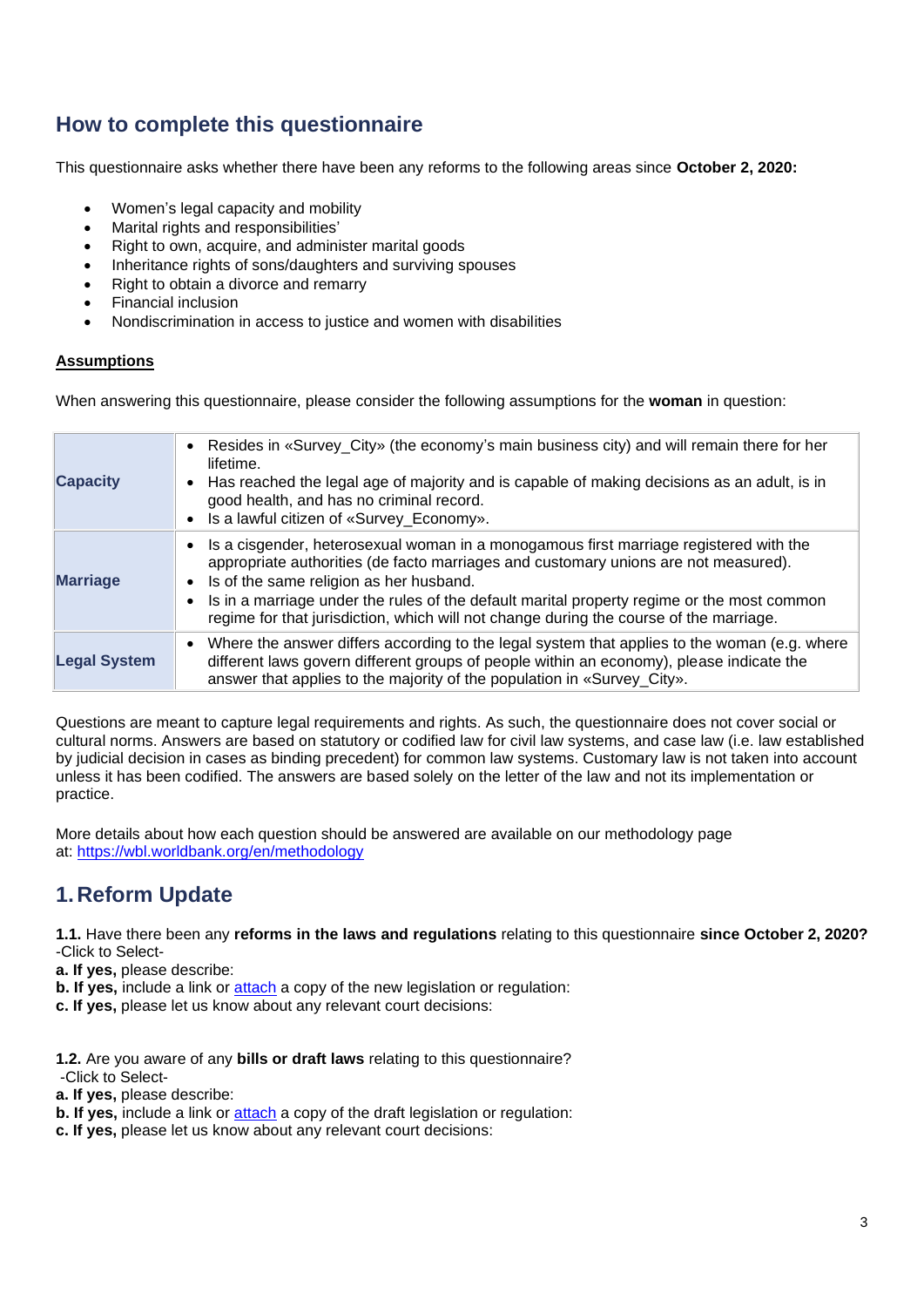## **2. Women's Legal Capacity and Mobility**

Please confirm whether the prefilled answers in this section have remained the same in the period from **October 2, 2020 to October 1, 2021** or whether there have been any reforms that would change the answers or legal bases (i.e. introduction of a new family code or gender equality law, amendment to the family law, repeal of a regulation, etc.). If no changes have occurred, please continue to the next section.-Click to Select-

**2.1. Can a woman legally do the following in the same way as a married man?** *When considering whether men*  and women can legally do things in the same way, please consider the following possibilities (this list is suggestive, *not exhaustive): (a) whether an additional signature is required (e.g., that of the father, husband, or guardian); (b) whether additional information is required (e.g., providing the name of the father, husband, or guardian); (c) whether additional documentation is required with the form (e.g., a marriage license).*

|                           |                       | Last cycle answers | This cycle answers |  |  |
|---------------------------|-----------------------|--------------------|--------------------|--|--|
| Apply for a               | «wbl_fly_Fam_CM_      | «wbl_fly_Fam_CM_   | -Click to Select-  |  |  |
| passport                  | <b>Passport</b> »     | Passport_LB»       |                    |  |  |
| <b>Travel outside the</b> | «wbl_fly_Fam_CM_      | «wbl_fly_Fam_CM_   | -Click to Select-  |  |  |
| country                   | TravelAbroad»         | TravelAbroad LB»   |                    |  |  |
| <b>Choose where to</b>    | «wbl_fly_Fam_CM_      | «wbl fly Fam CM    | -Click to Select-  |  |  |
| live                      | ChooseMaritalHome     | ChooseMaritalHome  |                    |  |  |
|                           | $\mathcal{P}$         | <b>LB</b> »        |                    |  |  |
| <b>Travel outside her</b> | «wbl_fly_Fam_CM_      | «wbl_fly_Fam_CM_   | -Click to Select-  |  |  |
| home                      | LeaveMaritalHome»     | LeaveMaritalHome_  |                    |  |  |
|                           |                       | <b>LB</b> »        |                    |  |  |
| Sign a binding            | «wbl_fly_Fam_CM_      | «wbl_fly_Fam_CM_   | -Click to Select-  |  |  |
| contract                  | <b>SignContract</b> » | SignContract_LB»   |                    |  |  |
| Register a                | «wbl fly Fam CM       | «wbl fly Fam CM    | -Click to Select-  |  |  |
| business                  | <b>RegisterBiz</b> »  | RegisterBiz LB»    |                    |  |  |
| Open a bank               | «wbl_fly_Fam_CM_      | «wbl_fly_Fam_CM_   | -Click to Select-  |  |  |
| account                   | OpenBankAccount»      | OpenBankAccount_   |                    |  |  |
|                           |                       | LB»                |                    |  |  |
| Get a job or pursue       | «wbl fly Fam CM       | «wbl fly Fam CM    | -Click to Select-  |  |  |
| a trade or                | GetJob»               | GetJob LB»         |                    |  |  |
| profession                |                       |                    |                    |  |  |
| Be designated as          | «wbl_fly_Fam_CM_      | «wbl_fly_Fam_CM_   | -Click to Select-  |  |  |
| "head of                  | <b>HOH</b>            | HOH LB»            |                    |  |  |
| household" or             |                       |                    |                    |  |  |
| "head of family"          |                       |                    |                    |  |  |
| Note: If the family       |                       |                    |                    |  |  |
| book upon marriage        |                       |                    |                    |  |  |
| is issued to only one     |                       |                    |                    |  |  |
| spouse, that spouse       |                       |                    |                    |  |  |
| is considered the         |                       |                    |                    |  |  |
| head of household.        |                       |                    |                    |  |  |

**2.2**. **Please include any additional comments and links to laws relevant to this section:**

# **3. Property Rights**

Please confirm whether the prefilled answers in this section have remained the same in the period from October 2, 2020 to October 1, 2021 or whether there have been any reforms that would change the answers or legal bases (i.e. introduction of a new family code or gender equality law, amendment to the family law, repeal of a regulation, etc.). If no changes have occurred, please continue to the next section. -Click to Select-

#### **Definitions:**

• **Separation of property**: all property and/or income acquired by the spouses before they marry, as well as all property acquired during the marriage, remain the separate property of the acquiring spouse. At the time of dissolution, each of the spouses takes ownership of the property he/she owns.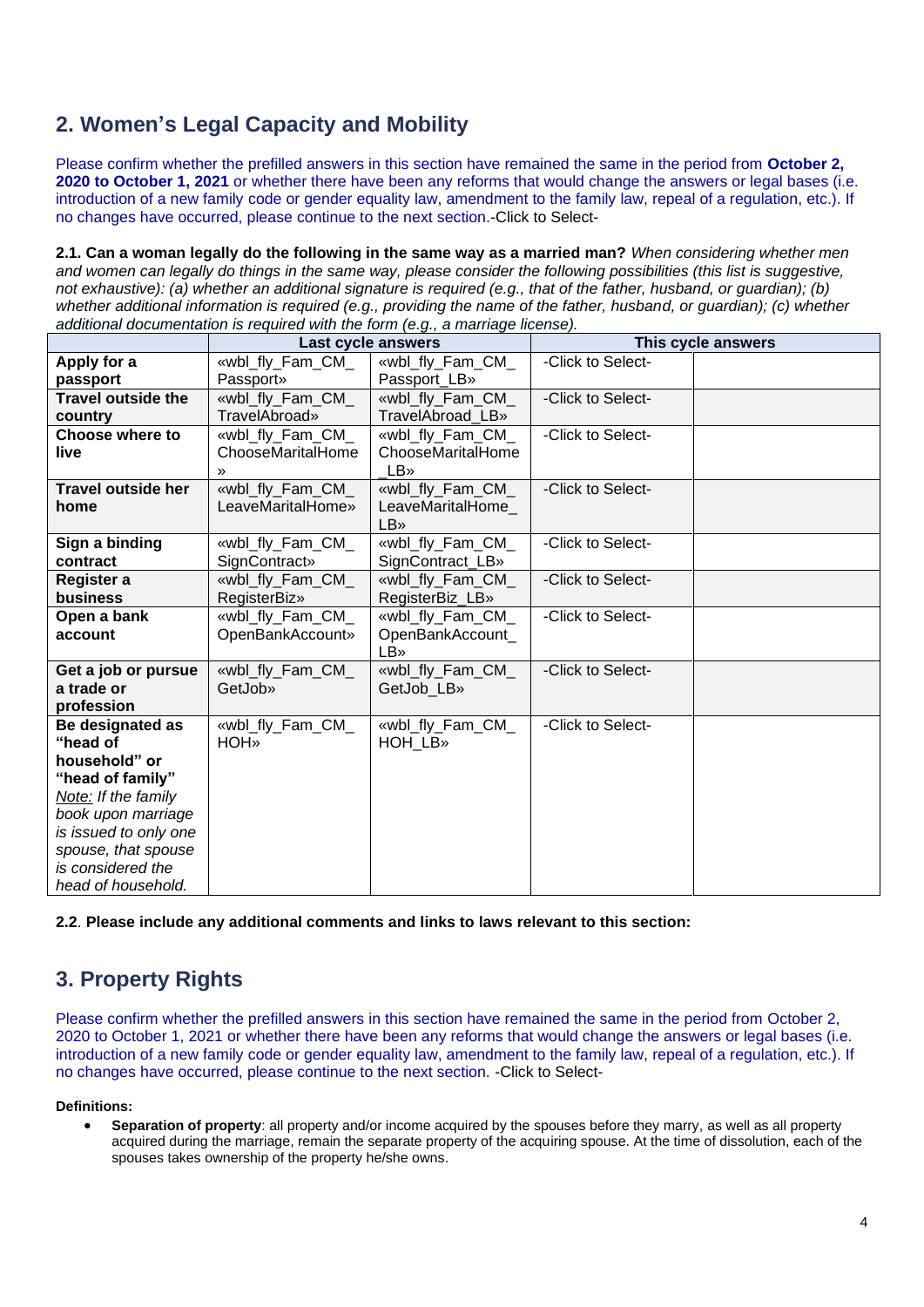- **Partial community of property**: whereby property and/or income acquired prior to marriage are regarded as the separate property of the acquiring spouse. The property acquired after marriage - except for gifts and inheritance - is regarded as joint property of the couple. That includes:
	- assets; and/or
	- income; and/or
	- the accrued value of any of the above.

At the time of dissolution, each of the spouses maintains ownership of the property he/she owned prior to marriage, and any property acquired after marriage is divided between the spouses.

- **Full community of property:** all property and/or income brought into the marriage and acquired during the marriage become the joint property of the couple. At the time of dissolution, all property brought into the marriage and acquired during the course of the marriage, with the exception of gifts and inheritance, is divided between the spouses.
- **Deferred full or partial community of property**: property and/or income acquired by the spouses before they marry as well as that acquired during the marriage is kept separate as property of the acquiring spouse. At the time of dissolution, the rules of partial or full community of property apply and the property of both the spouses, with the exception of gifts and inheritance, is divided between them.
- **Immovable property:** immovable assets such as urban land, or residential or commercial buildings. It does not include agricultural land. When assessing whether the law recognizes equal ownership rights over the property, please consider the capacity to own, use, and administer it.

### **3.1. What is the default marital property regime?**

| Last cycle answers                                                                            |                   | This cycle answers |  |
|-----------------------------------------------------------------------------------------------|-------------------|--------------------|--|
| «wbl_fly_Fam_AM_                                                                              | wwbl_fly_Fam_AM_D | -Click to Select-  |  |
| DefaultRegime»                                                                                | efaultRegime LB»  |                    |  |
| 3.2. If the answer is "No default marital<br>property regime" or "Other," please<br>describe: |                   |                    |  |

**3.3. Who has the legal right to administer property within marriage?** *Please describe the administration of property during the course of the marriage for couples married under the default marital property regime selected above. In answer choice (a) no consent is needed from the other spouse regarding separate property transactions; (b) spouses administer their separate property, but for major transactions need the consent of the other spouse; (c) both spouses have equal rights in joint property administration and transactions; (d) the husband administers all property, including his w*ife's *separate property if applicable.*

| Last cycle answers                |                       | This cycle answers |  |
|-----------------------------------|-----------------------|--------------------|--|
| «wbl_fly_Fam_AM_                  | wbl_fly_Fam_AM_P>     | -Click to Select-  |  |
| PropertyAdministrati              | ropertyAdministration |                    |  |
| on»                               | LB»                   |                    |  |
| 3.4. If "Other," please describe: |                       |                    |  |

### **3.5. Does the law consider non-monetary contributions to the family for the purposes of property**

**division?** *This question is designed to measure if, at the time of dissolution of marriage, the division of property accounts for unpaid contributions to the household, including caring for minor children, taking care of the family home, or any other non-monetized contribution.*

| .                  |                                                                                               |                    |  |  |  |  |
|--------------------|-----------------------------------------------------------------------------------------------|--------------------|--|--|--|--|
| Last cycle answers |                                                                                               | This cycle answers |  |  |  |  |
| <b>S»</b>          | «wbl_fly_Fam_AM_No   «wbl_fly_Fam_AM_Nonmo<br>nmonetaryContribution   netaryContributions LB» | -Click to Select-  |  |  |  |  |

**3.6. Do married men and married women have equal ownership rights over immovable property?** *This question is designed to measure restrictions on women's rights to own and administer immovable property, i.e. gender differences in the legal treatment of spousal property, such as granting the husband administrative control of marital property.*

|                    | Last cycle answers      | This cycle answers |  |  |
|--------------------|-------------------------|--------------------|--|--|
| «wbl_fly_Fam_AM_Ri | wbl_fly_Fam_AM_Rightsl> | -Click to Select-  |  |  |
| ahtsimmovables»    | LB»<br>mmovables        |                    |  |  |

**3.7. Does the law provide equal rights for men and women to inherit assets?** *The following questions on inheritance examine gender-based differences in the rules of intestate succession for transfer of property from parents to children and among surviving spouses. When assessing the inheritance rights of surviving spouses, assume that there are no children.*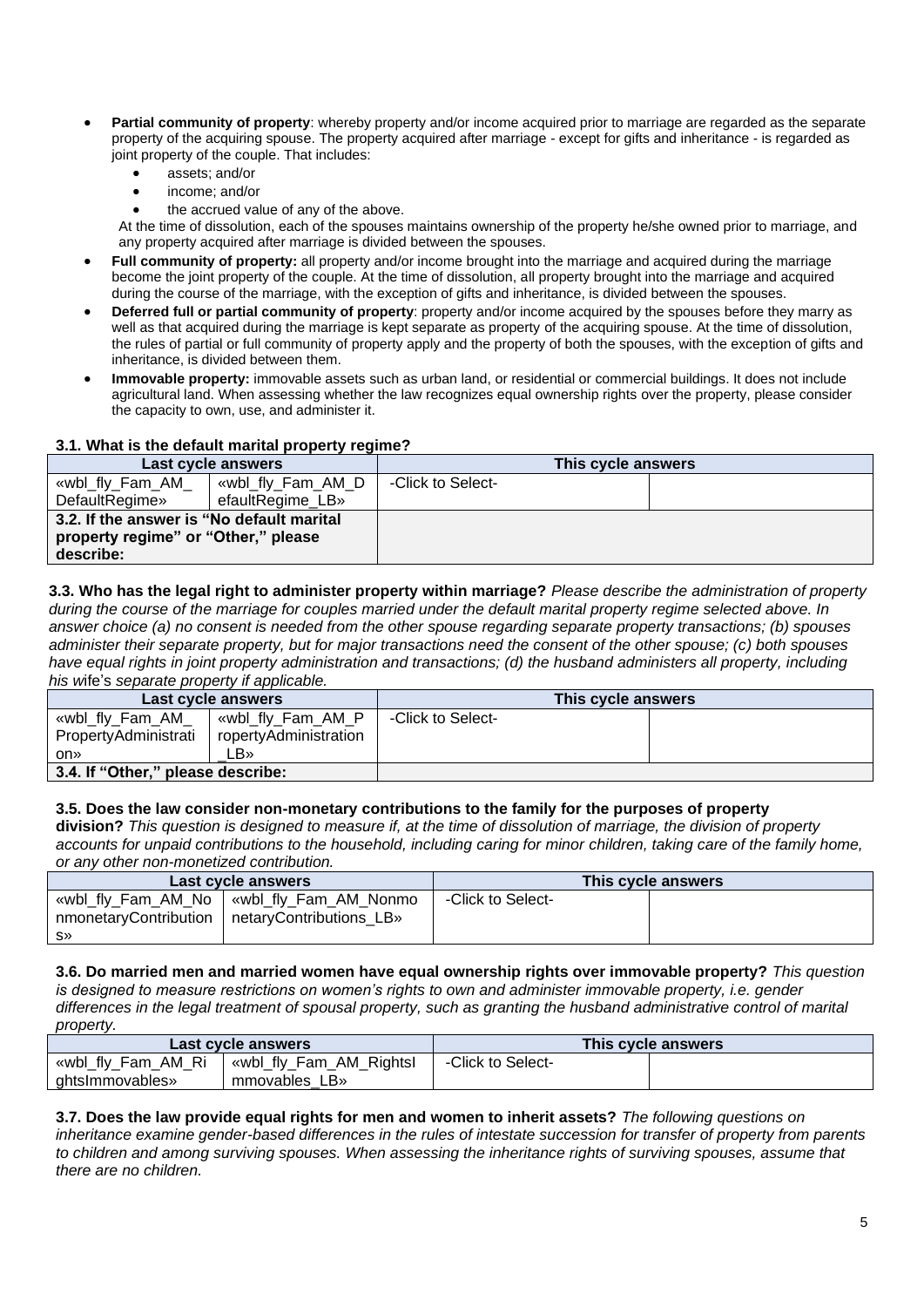|                    | Last cycle answers  |                           | This cycle answers |  |  |
|--------------------|---------------------|---------------------------|--------------------|--|--|
| Sons and daughters | «wbl_fly_Fam_AM_I   | «wbl_fly_Fam_AM_          | -Click to Select-  |  |  |
|                    | nheritanceChildren» | InheritanceChildren       |                    |  |  |
|                    |                     | LB»                       |                    |  |  |
| Male and female    | «wbl_fly_Fam_AM_I   | «wbl_fly_Fam_AM_          | -Click to Select-  |  |  |
| surviving spouses  | nheritanceSpouses»  | <b>InheritanceSpouses</b> |                    |  |  |
|                    |                     | LB»                       |                    |  |  |

**3.8. Please include any additional comments and links to laws relevant to this section:**

## **4. Marriage Rights**

Please confirm whether the prefilled answers in this section have remained the same in the period from **October 2, 2020 to October 1, 2021** or whether there have been any reforms that would change the answers or legal bases (i.e. introduction of a new family code or gender equality law, amendment to the family law, repeal of a regulation, etc.). If no changes have occurred, please continue to the next section. -Click to Select-

|                                                                                     | Last cycle answers                               |                                                       | This cycle answers |  |
|-------------------------------------------------------------------------------------|--------------------------------------------------|-------------------------------------------------------|--------------------|--|
| 4.1. Is a married<br>woman required by<br>law to obey her<br>husband?               | «wbl_fly_Fam_MR_<br>Obedience_SurveyF<br>lipped» | «wbl_fly_Fam_MR_<br>Obedience LB»                     | -Click to Select-  |  |
| 4.2. Can a woman<br>obtain a judgment<br>of divorce in the<br>same way as a<br>man? | «wbl_fly_Fam_R2D<br><b>ObtainDivorce</b> »       | «wbl_fly_Fam_R2D<br>ObtainDivorce LB<br>$\mathcal{V}$ | -Click to Select-  |  |
| 4.3. Does a woman<br>have the same<br>rights to remarry as<br>a man?                | «wbl_fly_Fam_R2D<br>_Remarry»                    | «wbl_fly_Fam_R2D<br>_Remarry_LB»                      | -Click to Select-  |  |

**4.4. Please include any additional comments and links to laws relevant to this section:**

## **5. Financial Inclusion**

**5.1. Does the law prohibit discrimination in access to credit on the basis of sex or gender?**

|                    | Last cycle answers   | This cycle answers |  |  |
|--------------------|----------------------|--------------------|--|--|
| «wbl_fly_Fam_A2F_G | «wbl_fly_Fam_A2F_Gen | -Click to Select-  |  |  |
| ender»             | ∟B»<br>der           |                    |  |  |

|                                                                                                                                                                | <b>Answers</b>    | Please explain and provide source/legal basis |
|----------------------------------------------------------------------------------------------------------------------------------------------------------------|-------------------|-----------------------------------------------|
| 5.2.a. Are banks or other financial<br>institutions required to submit<br>anonymized sex-disaggregated<br>data as part of their reporting<br>obligations?      | -Click to Select- |                                               |
| 5.2.b. If the answer to 5.2.a. is<br>"Yes," does the requirement<br>include anonymized sex-<br>disaggregated data reporting for<br>individual/retail accounts? | -Click to Select- |                                               |
| 5.2.c. If the answer to 5.2.a is<br>"Yes," does the requirement<br>include anonymized sex-<br>disaggregated data reporting for                                 | -Click to Select- |                                               |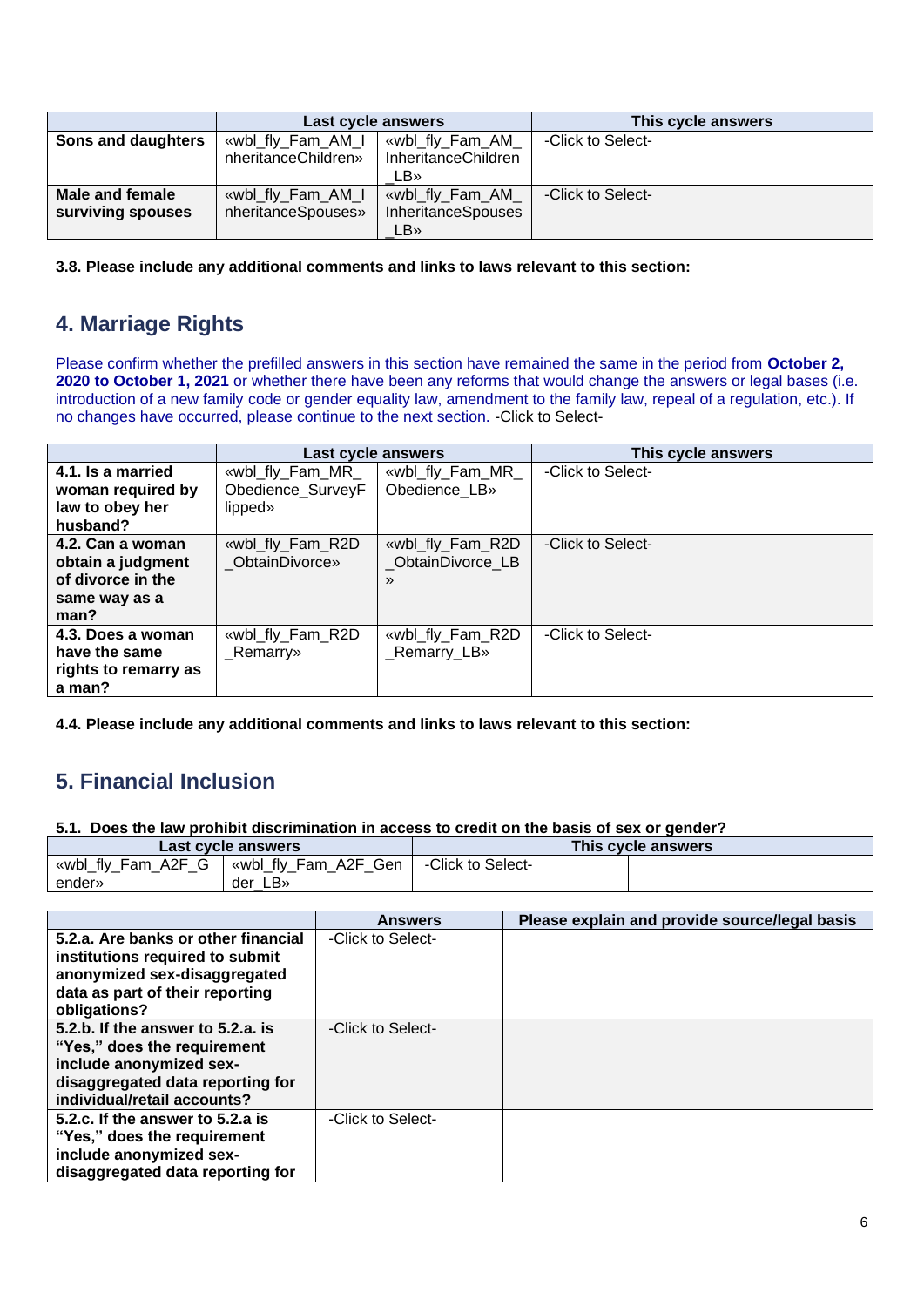| business/commercial accounts<br>(i.e., women-led businesses, men-<br>led businesses, etc.)?                 |                   |  |
|-------------------------------------------------------------------------------------------------------------|-------------------|--|
| 5.3. Is there a national financial<br>inclusion plan/strategy that<br>promotes women's access to<br>credit? | -Click to Select- |  |

**5.4. Please include any additional comments and links to laws relevant to this section:**

### **6. Nondiscrimination**

|                                                                                                                                                                                                                                                                                                                           | Last cycle answers                              |                                                     | This cycle answers |  |
|---------------------------------------------------------------------------------------------------------------------------------------------------------------------------------------------------------------------------------------------------------------------------------------------------------------------------|-------------------------------------------------|-----------------------------------------------------|--------------------|--|
| 6.1. Are there any<br>dedicated and<br>specialized<br>independent bodies<br>or courts tasked with<br>receiving,<br>investigating, or<br>adjudicating cases of<br>discrimination based<br>on gender (e.g.<br>specialized labor<br>court, national<br>human rights<br>institution, women's<br>commission,<br>ombudsperson)? | «wbl_fly_Fam_A2J<br>HumanRightsInstit<br>ution» | «wbl_fly_Fam_A2J<br>_HumanRightsInstit<br>ution LB» | -Click to Select-  |  |
| 6.2. Is legal aid<br>available in civil and<br>family matters?                                                                                                                                                                                                                                                            | «wbl_fly_Fam_A2J<br>LegalAidCivil»              | «wbl_fly_Fam_A2J<br>LegalAidCivil LB»               | -Click to Select-  |  |

#### **6.3.a. Is there a gender equality or nondiscrimination law that specifically recognizes and protects the rights of women with disabilities?**

| Answers          | Please explain and provide source/legal basis |
|------------------|-----------------------------------------------|
| Click to Select- |                                               |

### **6.3.b. Is there a law on persons with disabilities that specifically protects and promotes the rights of women with disabilities?**

| Last cycle answers     |                       |                   | This cycle answers |
|------------------------|-----------------------|-------------------|--------------------|
| «wbl_fly_Fam_CL_LawDis | wbl_fly_Fam_CL_Law    | -Click to Select- |                    |
| abilitiesWomen»        | DisabilitiesWomen LB» |                   |                    |

**6.4. Does the law provide support to women with disabilities in the exercise of their parental rights and responsibilities (e.g. extension of maternity leave, financial aid, legal protection to keep custody for children etc.)?**

| Answer            | Please explain and provide source/legal basis |
|-------------------|-----------------------------------------------|
| -Click to Select- |                                               |

**6.5. Please include any additional comments and links to laws relevant to this section:**